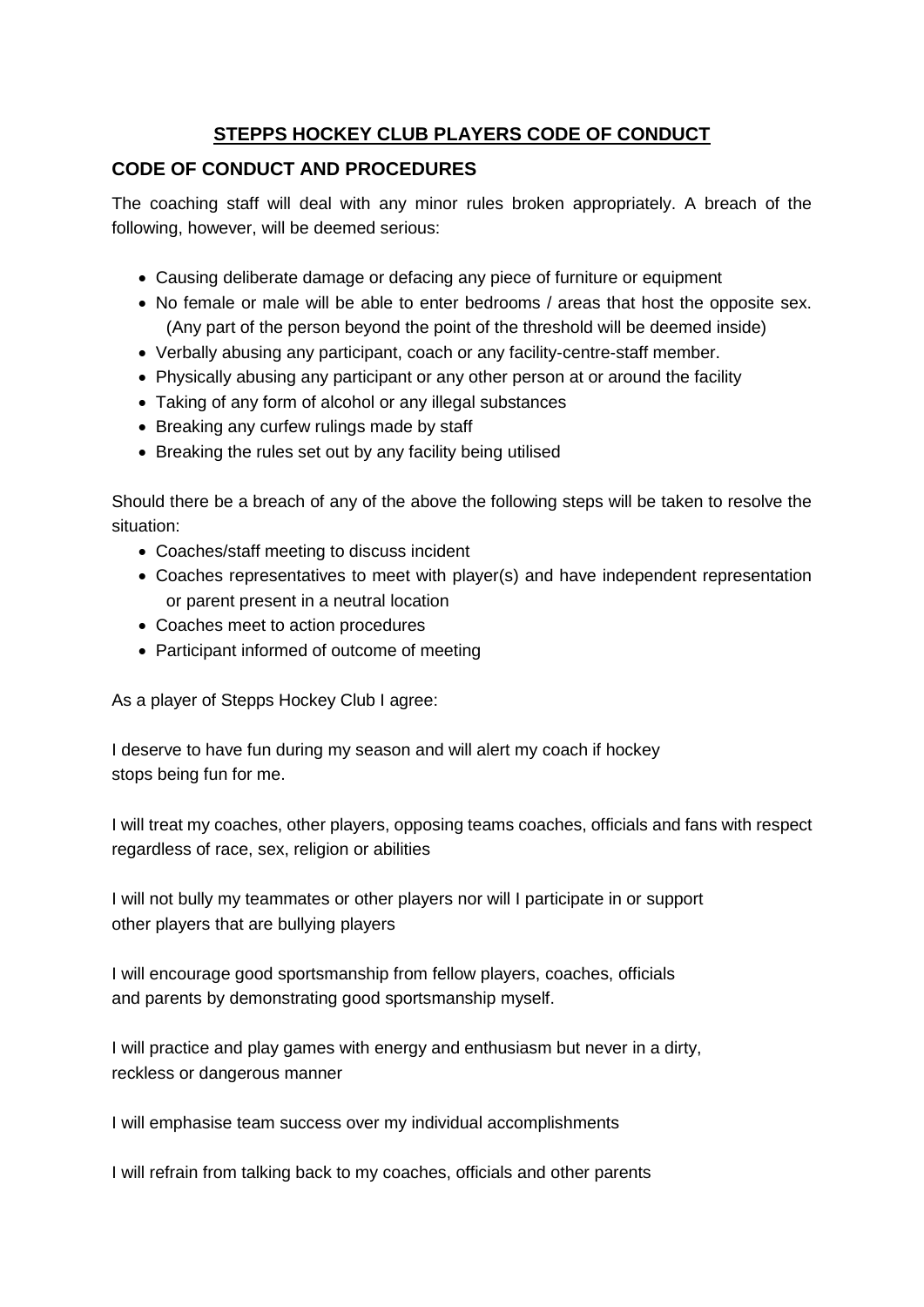I understand that I am representing Stepps Hockey Club and will do my best to uphold the expectations placed upon me at all times--including overnight trips

I will not use tobacco or illegal drugs when I am at any Stepps Hockey Club. I will accept responsibility for all my actions both on and off the hockey field.

I will remember that playing hockey for Stepps Hockey Club is a privilege and not a right. Violations of the Code of Conduct could result in my suspension or my registration being refused the following season.

### **Player Agreement**

I \_\_\_\_\_\_\_\_\_\_\_\_\_\_\_\_\_\_\_ agree to the code of conduct that are set out by Stepps Hockey Club for their activity. I understand the procedures and the outcomes involved and I am in agreement that these procedures should be carried out.

SIGNED:

DATE:

\_\_\_\_\_\_\_\_\_\_\_\_\_\_\_\_\_\_\_\_\_\_\_\_\_\_\_\_\_\_\_

### **4.CHILD PROTECTION GUIDANCE**

\_\_\_\_\_\_\_\_\_\_\_\_\_\_\_\_\_\_\_\_\_\_\_\_\_\_\_\_\_\_\_\_\_\_\_\_\_

If any player has concerns about an incident involving a child or young person that seems untoward or unusual they must report their concerns as soon as possible to the CPO at Stepps Hockey Club (Jill McMaster - jillmcmaster@hotmail.com). Concerns need to be recorded.

Be aware that there are different forms of abuse: emotional; physical; sexual; harassment/bullying and neglect.

#### **It is not your responsibility to decide whether or not a child has been abused. It is, however, everyone's responsibility to report any concerns.**

#### **Remember the 4 Rs:**

- **Recognise** if you have a concern, notice a problem or receive a direct disclosure (admission)
- **Respond** to reassure the individual, tell them what you will need to do
- **Refer** the matter to the CPO of Stepps Hockey Club (Jill McMaster), the police or social services
- **Record** who, what, where, when

When listening to a disclosure the following good practice should be followed:

- React calmly so as not to frighten the young person
- Show you are listening with positive body language and eye contact
- Reassure and emphasise that it was right to tell someone